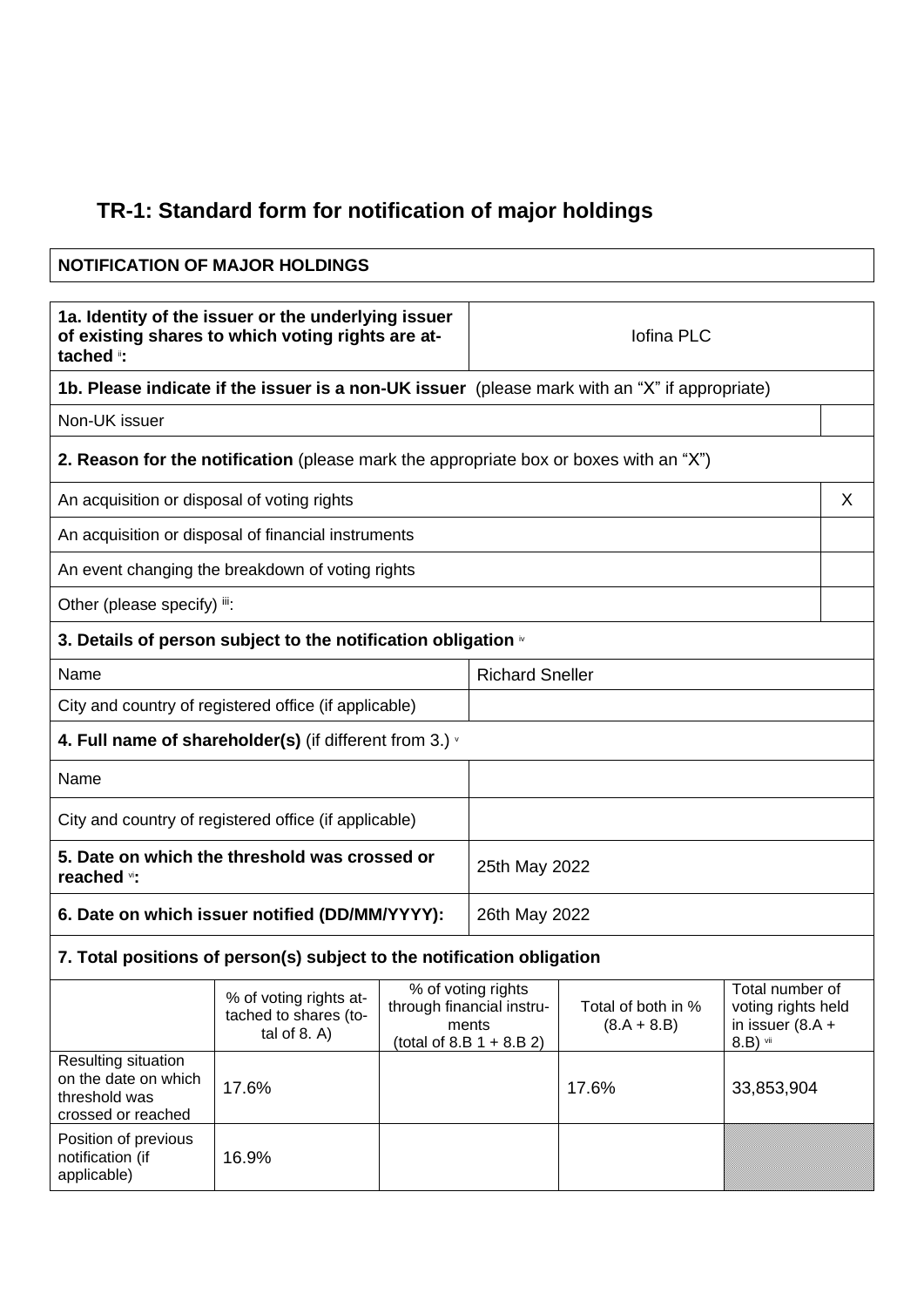## **8. Notified details of the resulting situation on the date on which the threshold was crossed or reached** viii

## **A: Voting rights attached to shares**

| Class/type of<br>shares | Number of voting rights ix |                               | % of voting rights        |                               |
|-------------------------|----------------------------|-------------------------------|---------------------------|-------------------------------|
| ISIN code (if possible) | <b>Direct</b><br>(DTR5.1)  | <b>Indirect</b><br>(DTR5.2.1) | <b>Direct</b><br>(DTR5.1) | <b>Indirect</b><br>(DTR5.2.1) |
| GB00B2QL5C79            | 33,853,904                 |                               | 17.6%                     |                               |
|                         |                            |                               |                           |                               |
|                         |                            |                               |                           |                               |
| <b>SUBTOTAL 8. A</b>    |                            |                               |                           |                               |

| B 1: Financial Instruments according to DTR5.3.1R (1) (a) |                               |                                          |                                                                                                        |                    |
|-----------------------------------------------------------|-------------------------------|------------------------------------------|--------------------------------------------------------------------------------------------------------|--------------------|
| Type of financial in-<br>strument                         | <b>Expiration</b><br>date $x$ | Exercise/<br><b>Conversion Period xi</b> | <b>Number of voting rights</b><br>that may be acquired if<br>the instrument is<br>exercised/converted. | % of voting rights |
|                                                           |                               |                                          |                                                                                                        |                    |
|                                                           |                               |                                          |                                                                                                        |                    |
|                                                           |                               |                                          |                                                                                                        |                    |
|                                                           |                               | <b>SUBTOTAL 8. B 1</b>                   |                                                                                                        |                    |

| B 2: Financial Instruments with similar economic effect according to DTR5.3.1R (1) (b) |                               |                                               |                                              |                            |                    |
|----------------------------------------------------------------------------------------|-------------------------------|-----------------------------------------------|----------------------------------------------|----------------------------|--------------------|
| <b>Type of financial</b><br>instrument                                                 | <b>Expiration</b><br>date $x$ | Exercise/<br><b>Conversion Pe-</b><br>riod xi | <b>Physical or</b><br>cash<br>Settlement xii | Number of<br>voting rights | % of voting rights |
|                                                                                        |                               |                                               |                                              |                            |                    |
|                                                                                        |                               |                                               |                                              |                            |                    |
|                                                                                        |                               |                                               |                                              |                            |                    |
|                                                                                        |                               |                                               | <b>SUBTOTAL</b><br>8.B.2                     |                            |                    |